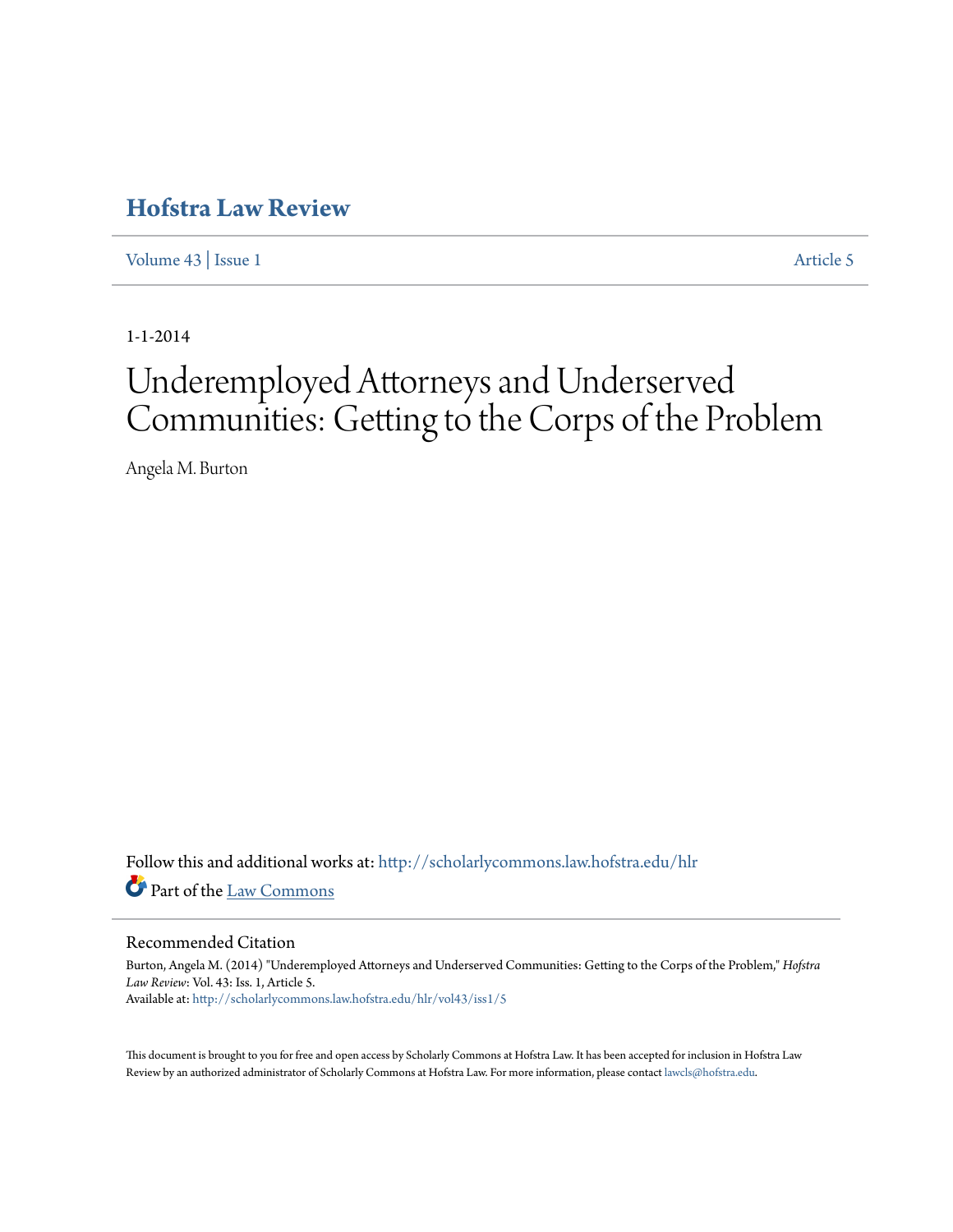# UNDEREMPLOYED ATTORNEYS **AND UNDERSERVED COMMUNITIES: GETTING** TO THE CORPS OF THE PROBLEM

# *Angela M Burton\**

According to a 2012 survey published by the American Bar Association, there were 46,364 graduates in the class of 2012 from law schools across the country.<sup>1</sup> The survey gathered the employment status of 97.4% of those graduates.<sup>2</sup> Of that group, only 62.3% were reportedly employed in a position for which bar passage was required  $3$ —and only 56.2% of those were long-term, full-time jobs.<sup>4</sup> Almost 13% were employed in positions where a Juris Doctorate was considered an advantage, but not a requirement.<sup>5</sup> Nearly 5000 graduates—more than 10%-were not employed at all, but had not abandoned the job search just yet.<sup>6</sup>

When experts hear statistics such as those discussed above, $7$  the common response is to express alarm at the rate of under or unemployed law school graduates.<sup>8</sup> The legal community asks itself: "What should

<sup>\*</sup> J.D., 2009, magna *cum laude,* Hofstra University School of Law; B.A. 2000, Yale University. I owe my sincere thanks to my family for their enduring support. Special acknowledgment goes to Jaime Laginestra and Gur Tsabar for their thoughtful feedback on earlier drafts. Thanks also to the Editors and Staff of the *Hofstra Law Review.* Finally, I am so grateful for the opportunities I have had to pursue meaningful *pro bono* work while in private practice, including an extended externship with an organization dedicated to providing free legal services in civil cases to vulnerable populations. It was one of the most rewarding and enlightening experiences of my career, and contributed to the inspiration behind this Idea. The views set forth herein are my personal views and do not necessarily reflect those of the law firm with which I am associated.

<sup>1. 2012</sup> Law Graduate Employment Data, ABA, http://www.americanbar.org/content/ dam/aba/administrative/legal\_education\_and\_admissions\_to\_the\_bar/reports/law\_grad\_employment \_data.authcheckdam.pdf (last visited Nov. 23, 2014).

<sup>2.</sup> *Id.*

<sup>3.</sup> Id.

*<sup>4.</sup>* Id.

<sup>5.</sup> Id.

*<sup>6.</sup>* Id.

<sup>7.</sup> *See supra* text accompanying notes 1-6.

<sup>8.</sup> *See, e.g.,* J. Maureen Henderson, *Why Attending Law School Is the Worst Career Decision* You'll *Ever Make,* FORBES (June 26, 2012, 10:21 AM), http://www.forbes.com/sites/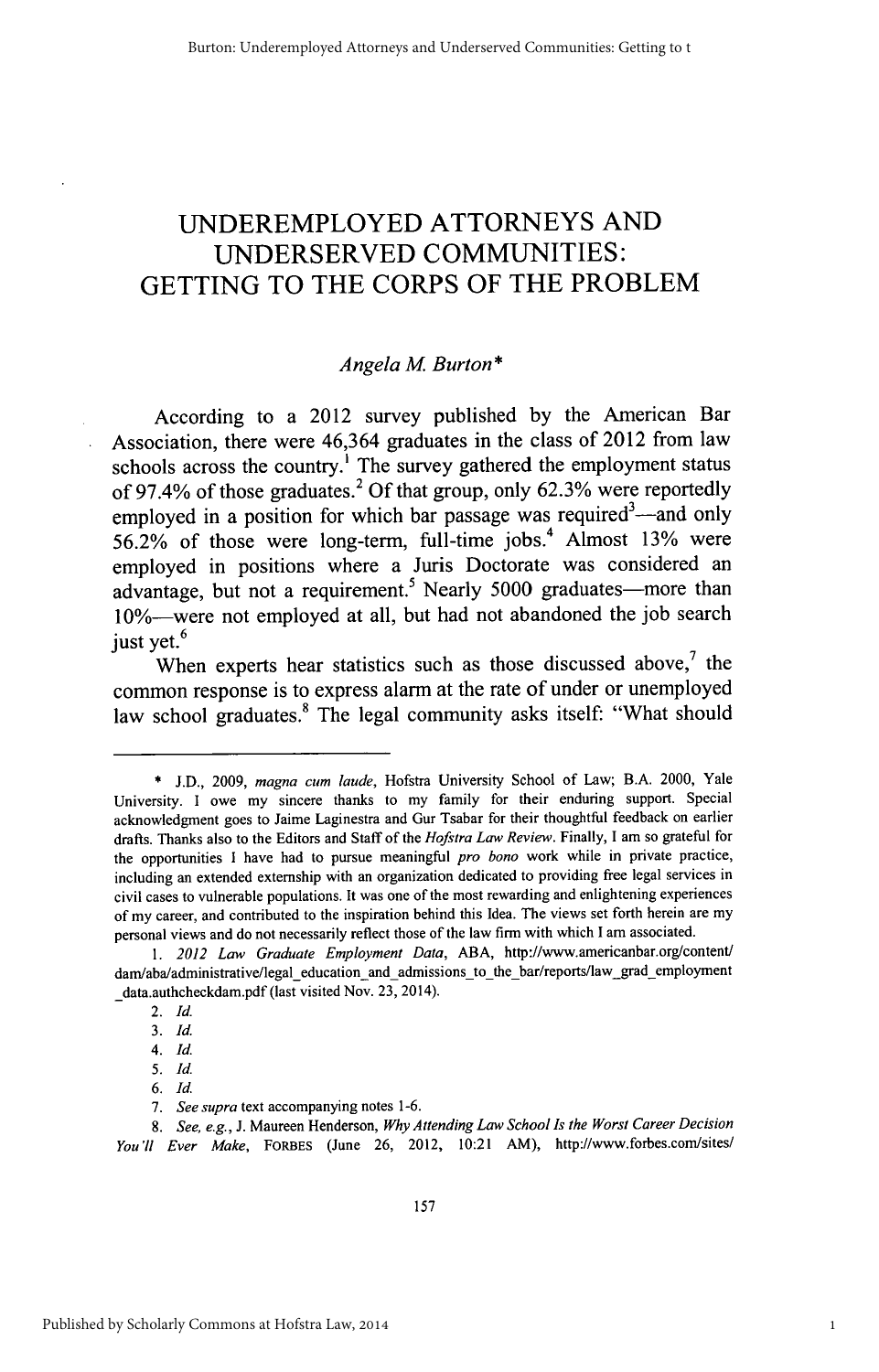*HOFSTRA LAW REVIEW*

we do to reduce the outsized supply of future lawyers?"<sup>9</sup> Should we talk prospective students out of incurring the expense of law school, when almost four out of every ten of them will not be gainfully employed as a practicing lawyer after graduation? **0**

Certainly, understanding the long-term burden of significant education debt in the context of the current **job** market is critical before one takes the plunge into law school. Sounding the alarm about the career outlook for prospective lawyers is more honorable than pretending there are enough "BigLaw"<sup>11</sup> jobs out there for all candidates who will seek one. Law schools should take a good, long look at applicant pools and thoughtfully weigh the collective benefits of selectivity against the institution's need for more revenue streams (e.g., tuition-paying students). But, the hand-wringing and panic-driven number crunching that occurs as schools fight to attract and prepare the most desirable future-job-applicants diverts attention from another epidemic in the legal community: the overabundance of unrepresented populations in the legal system.

While it is impossible to pinpoint an exact number of *pro se* litigants in American courts today, the number was recently estimated to be at almost 1.8 million in the state of New York alone.<sup>12</sup> Many of these litigants are fighting for basic rights. **A** majority of these cases could

158

jmaureenhenderson/2012/06/26/why-attending-law-school-is-the-worst-career-decision-youll-eve make (discussing the declining job prospects for future lawyers, Henderson observes that with the combination of lower starting salaries and "the fact that 85% of law school grads are facing an average debt load of **\$98500...** you can see why law school as a career path has taken a public lambasting in recent years"); Jordan Weissmann, *The Job Crisis at Our Best Law* Schools *Is Much, Much Worse* than *You Think,* ATLANTIC (Apr. 9, 2013, 9:45 AM), http://www.theatlantic.com/business/archive/2013/04/the-jobs-crisis-at-our-best-lawschools-is-much-much-worse-than-you-think/274795 (noting that underemployment is prevalent even in the top law schools, stating "there are only a small handful of schools that could reasonably be called safe bets" when hoping to secure full-time, long-term employment after graduation).

*<sup>9.</sup>* See, e.g., David Segal, *Is Law School a Losing Game?,* N.Y. TIMES, Jan. 9, 2011, at BU1 ("Today, American law schools are like factories that no force has the power to slow down-not even the timeless dictates of supply and demand."); *see also* Ethan Bronner, *Law Schools'* Applications Fall as Costs Rise and Jobs Are Cut, N.Y. TIMES, Jan. 31, 2013, at A1 (discussing the record-setting drop in applications to law schools, citing fears about job prospects and debt burdens among potential applicants).

<sup>10.</sup> *See 2012 Law Graduate Employment Data, supra* note 1 (reporting in 2012 that only 56.2% of graduates were employed as attomeys in long-term, full-time employment).

<sup>11.</sup> Sally Kane, *BigLaw,* ABOUT.COM, http://legalcareers.about.com/od/A-E/g/Biglaw.htm (last visited Nov. 23, 2014) ("BigLaw is an industry nickname for the nation's largest law firms.").

<sup>12.</sup> Ass'n of the Bar of the City of N.Y. Comm. on Prof'l & Judicial Ethics, Formal Op. 2009-2 [hereinafter Formal Op. 2009-2], *available at* http://www2.nycbar.org/Publications/reports/ show html new.php?rid=864. *Pro se* means "on one's own behalf; without a lawyer." BLACK'S LAW DICTIONARY 1258 (8th ed. 2004).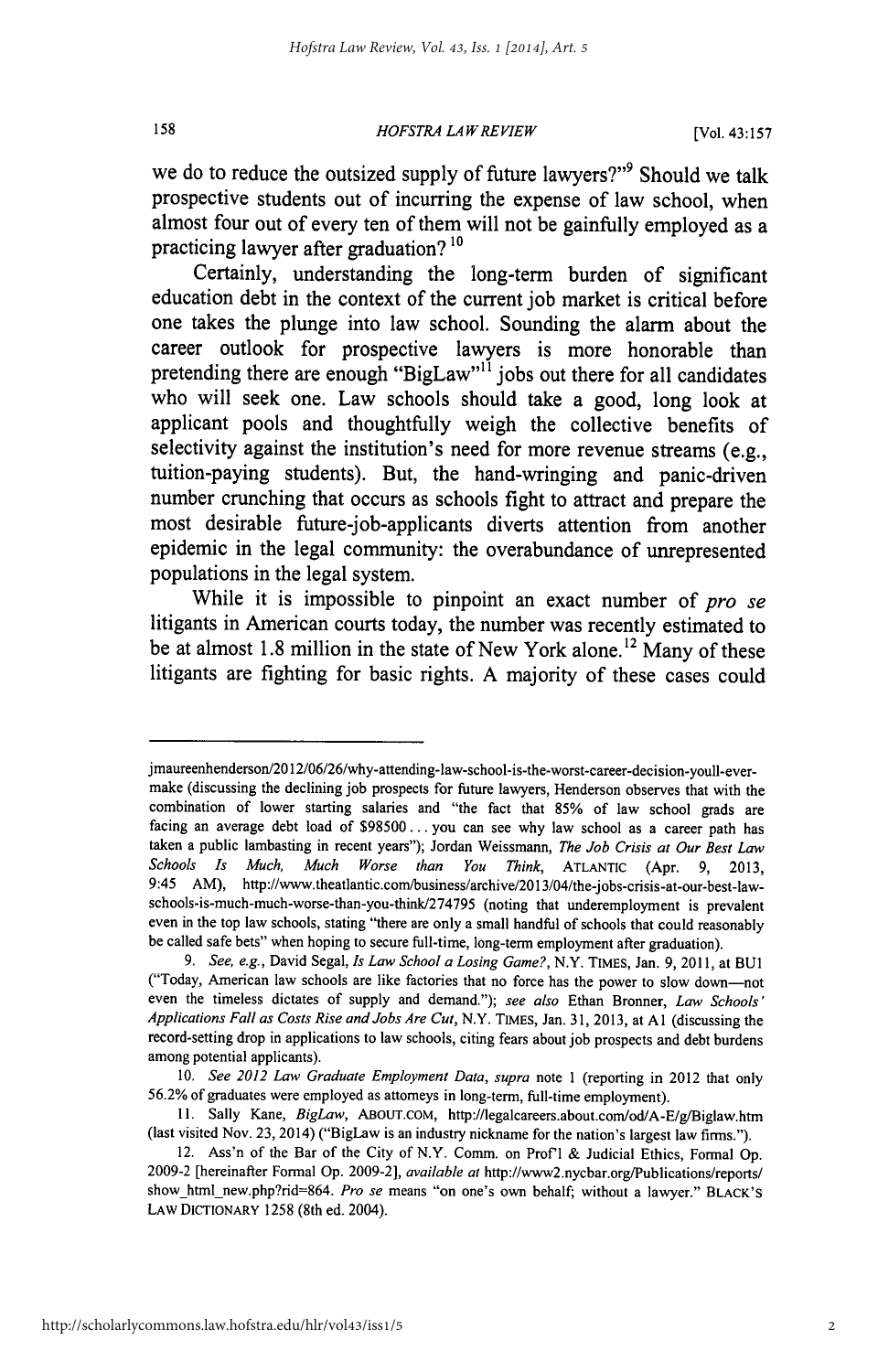20141

#### *UNDEREMPLOYED ATTORNEYS*

involve immediate loss of shelter or custody of children;<sup>13</sup> cases that may result in deportations or loss of benefits upon which a family depends for survival.<sup>14</sup> Some of the stakes are so high, so seemingly fundamental to a person's life and well-being, that it is almost unconscionable that these individuals are not legally entitled to counsel.<sup>15</sup>

*Pro se* litigants are often out-resourced and out-matched in a justice system that is both overwhelmed and overwhelming. There is arguably not enough time available for judges to give every case the comprehensive vetting it may deserve, and some will look to lawyers who are present in the court to boil down the key issues before them. The practical effect, of course, is that parties who are represented **by** counsel may get more of an opportunity to present their case than those parties who have no attorney present.<sup>16</sup>

Spend one afternoon in housing court in New York City, for example, and one can see this scenario play out time and again. The New York City Housing Authority **("NYCHA"),** which often plays an

<sup>13.</sup> *See, e.g.,* Formal Op. 2009-2; MASS. **COURT** SYS. PROBATE & FAMILY **COURT** DEP'T, ANNUAL REPORT STATISTICS FISCAL YEAR **ENDING** 2005, at 3 (2006), *available at* http://www.mass.gov/courts/docs/courts-and-judges/courts/probate-and-family-court/stats2005 combined.pdf (reporting 8647 of 17,978 divorce cases—9908 of which involved minor children were filed by *apro se* plaintiff); Drew A. Swank, Comment, *The Pro Se Phenomenon,* 19 B.Y.U. J. PUB. L. 373, 376-77 (2005) (recognizing a recent upsurge in the numbers *of pro se* family lawparticularly divorce cases-and federal court appeals); Memorandum from Madelyn Herman to the Nat'l Ctr. on State Courts (Sept. 25, 2006) (on file with the *Hofstra Law Review)* (reporting a large percentage *of pro se* litigants in divorce, custody, and child support across several states, and in one region, "92% of tenants appear without lawyers in summary process cases").

*<sup>14.</sup> See, e.g.,* **FED.** BAR ASS'N, MINN. CHAPTER, *PRO SE* **PROJECT** 2013 YEAR IN REVIEW 1,4 (2013) (reporting the type of cases primarily referred to the *Pro Se* Project involved employment discrimination, civil rights, consumer debt, or Social Security benefit claims); U.S. DEP'T OF **JUSTICE** EXEC. **OFFICE** FOR IMMIGRATION REVIEW, FY 2013 **STATISTICS** YEARBOOK F1 (2014) (showing that although the percentage of unrepresented aliens has decreased since 2009, there were still more than 70,000 *pro se* litigants in 2013); *In-Depth: Leveling the Playing Field: Help for Self-Filers,* THIRD BRANCH (July 2011), http://www.uscourts.gov/news/TheThirdBranch/1 1-07-01/IN-DEPTH\_Leveling\_the\_Playing\_Field\_Help\_for\_Self-Filers.aspx (discussing the growth of courtsponsored self-help resources for *pro se* litigants, particularly in bankruptcy and Social Security, noting that "nearly 73,000 people filed civil cases in federal courts without a lawyer [in 2011] **....").**

<sup>15.</sup> The challenges faced (and perhaps created) by unrepresented litigants in American jurisprudence, particularly in the context of civil actions, have been thoughtfully examined and discussed for decades. *See generally* Lois Bloom & Helen Hershkoff, *Federal Courts, Magistrate Judges, and the Pro Se Plaintiff,* 16 NOTRE **DAME** J.L. **ETHICS** & **PUB. POL'Y** 475 (2002); Marc Galanter, *Reading the Landscape of Disputes: What We Know and Don't Know (and Think We Know) About Our Allegedly Contentious and Litigious Society,* 31 UCLA L. REV. 4 (1983).

<sup>16.</sup> While I make this assertion, in part, based on firsthand observations *of pro se* litigants who faced adversaries with legal representation, my perspective is not unique. *See* Russell Engler, *And Justice for All-Including the Unrepresented Poor: Revisiting the Roles of the Judges, Mediators, and Clerks,* **67** FORDHAM L. REV. **1987,** 1992-94, 2005-06, 2019-21 (1999).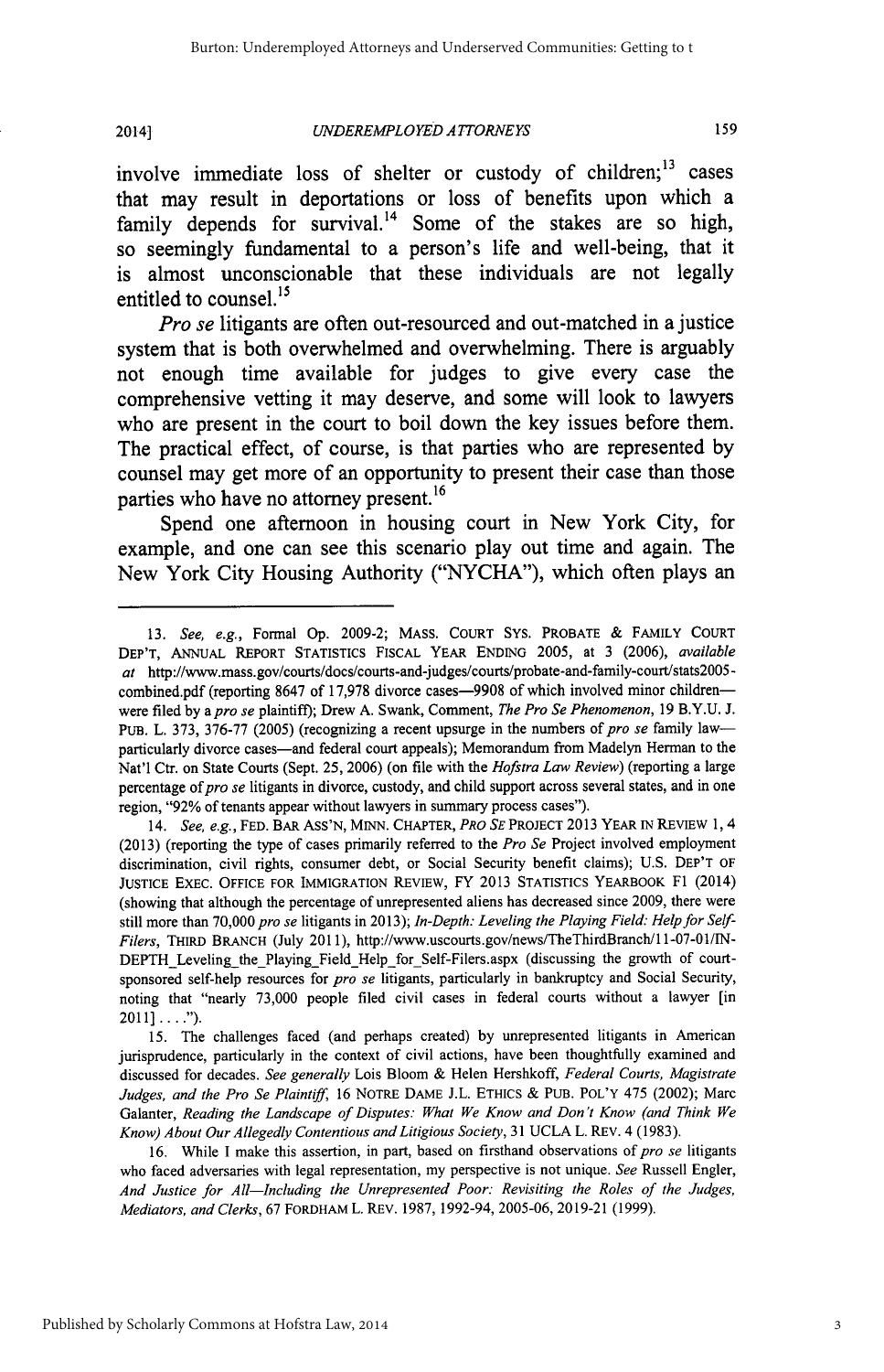160

*HOFSTRA LA W REVIEW*

[Vol. **43:157**

adversarial role in landlord-tenant cases against unrepresented parties at risk of eviction or in need of apartment repairs, has a cadre of attorneys to churn through seemingly interchangeable piles of housing cases.<sup>17</sup> There is, in fact, a reserved space in a courtroom within the Kings County Housing Court, for example, for the primary use of the **NYCHA** attorneys during designated times, multiple days a week. **18** They sit mere feet from the judge while negotiating or discussing various cases throughout the day with tenant litigants and opposing counsel. Any given **NYCHA** attorney may move from their table on one side of the courtroom to appear before the judge's bench multiple times a day on an array of matters.<sup>19</sup> It is no surprise that attorneys who spend significant amounts of time in a particular court or before a specific judge will learn how to navigate the idiosyncrasies or predilections of that judge more adeptly than someone going through the process without comparable exposure.<sup>20</sup> For the seasoned attorneys, the arguments become routine. They see these types of cases all the time; the process becomes rote. The attorneys can quickly identify which buzz words to emphasize to catch the judge's attention. Yet, for the citizens without the benefit of legal training--or perhaps even prior exposure to the civil court

<sup>17.</sup> NYCHA is the largest public housing authority in the country, serving as landlord for approximately 400,000 New York City residents. *See About NYCHA Fact Sheet,* N.Y.C. HOUSING AUTHORITY, http://www.nyc.govihtml/nycha/html/about/factsheet.shtml (last updated Apr. 1, 2014). A recent article in a local newspaper reported that NYCHA pays more than \$8 million per year for its ninety-eight attorneys on staff. Greg B. Smith, *NYCHA Pays \$8 Million So Lawyers Can Bully Poor Residents in Housing Court,* N.Y. DAILY NEWS, Nov. 1, 2013, http://www.nydailynews.com/new-york/nycha-pays-lawyers-8m-buly-residents-court-article-1.1503386.

<sup>18.</sup> The Kings County Housing Court is located at 141 Livingston Street, Brooklyn, New York 11201. Other housing courts within the five boroughs of New York City may similarly have reserved areas for NYCHA attorneys, and indeed, other courts may have designated spaces for other agency attorneys. I note the NYCHA example in Brooklyn because I have personally observed it.

<sup>19.</sup> *See* Smith, *supra* note 17 (quoting Judith Goldiner, of the Legal Aid Society of New York: "[T]enants are no match for the lawyers who are 'just there all the time. That's what kind of makes it unfair, because if you're there all the time, you're dealing with these judges all the time. If you're a tenant, you're [not]."'); *see also* N.Y. CNTY. LAWYERS' ASS'N, REPORT: THE **NEW** YORK CITY HOUSING COURT IN THE 21ST CENTURY: CAN IT BETTER ADDRESS THE PROBLEMS BEFORE IT? 20-22, 26-27, 30 (2005), *available at* http://cwtfhc.org/wpcontent/uploads/2009/06/NYCLA\_HC\_in\_21st\_Cent.pdf (discussing the recommendation that *pro se* litigants be afforded counsel because the New York Housing Court is fast-paced, complex, and generally too difficult for a *pro se* litigant to navigate against seasoned attorneys who may rush cases through the system).

<sup>20.</sup> Again, I make this assertion, in part, based on firsthand observations and personal opinion, but other authors have noted similar concerns, albeit in different contexts. *See, e.g.,* Bloom & Hershkoff, *supra* note 15, at 505 ("Perhaps more problematic is the suggestion that specialization will systematically disadvantage pro se litigants if repeat players-organizational defendants and government agencies-enjoy strategic advantages not shared by one-shot litigants or are able to capture the magistrate judge.").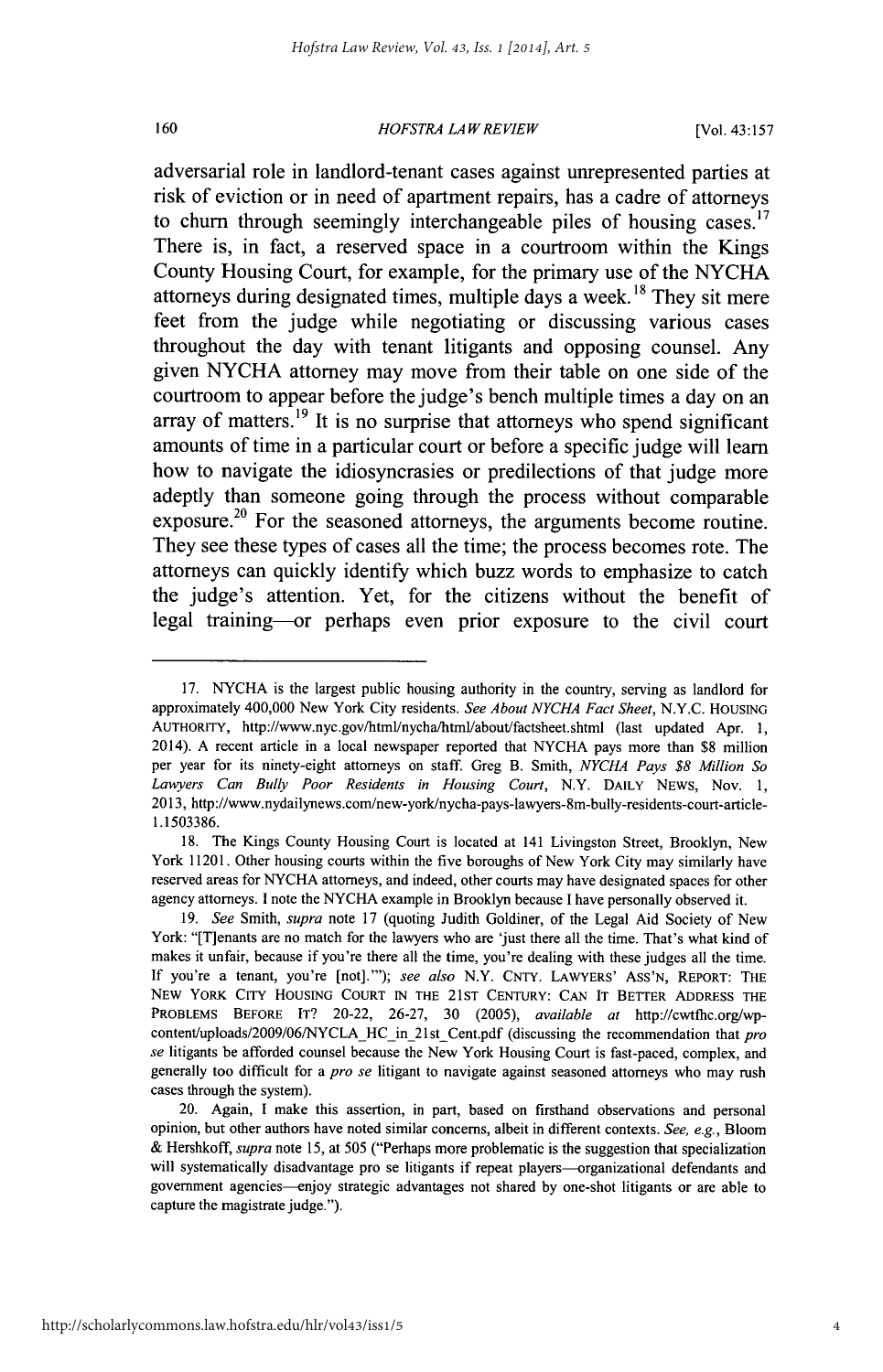2014]

*UNDEREMPLOYED ATTORNEYS*

161

system-the experience is intimidating, and the odds of success are stacked against them.

None of this is to say that NYCHA attorneys-or those from any other city agency--engage in, or benefit from, any improper behavior. Rather, this is one illustration out of many possible scenarios in which an individual without legal counsel may face an unintentional judicial disadvantage. Simply put, many *pro se* litigants lack the education to argue the nuances of legal codes and regulations which might tilt in their favor.<sup>21</sup> Most lack the knowledge and experience to object to procedural deficiencies in a timely manner and unknowingly forfeit their rights along the way.<sup>22</sup> On a more basic level, some litigants lack the flexibility to take time off from work or family obligations in order to actively participate in a judicial process that can crawl along slowly and involve multiple, and even unnecessary, court appearances.

To be sure, there are excellent legal service providers, like Legal Services Corporation.<sup>23</sup> Legal Aid, $24$  and others, whose missions are to improve access to justice for traditionally underserved populations.<sup>25</sup> But inadequate resources and funding restrictions severely limit the amount of people they can help.<sup>26</sup> These service providers cannot take every worthwhile case that comes before them. That often means turning away people who would likely experience a better result if only they had capable representation in the proceedings.

It seems perverse, then, that in an environment where thousands of newly-minted lawyers are looking for any legal work they can find, there are countless potential clients who would be grateful to have a trained

<sup>21.</sup> Hon. Robert Bacharach & Lyn Entzeroth, *Judicial Advocacy in Pro Se* Litigation: A *Return* to Neutrality, 42 **IND.** L. REv. 19, 26-27 (2009) (explaining that pro se litigants often lack the procedural knowledge that would help an "otherwise meritorious claim" survive a motion to dismiss or summary judgment, resulting in a loss of substantive rights).

<sup>22.</sup> Id.

**<sup>23.</sup>** *Fact Sheet on the Legal Services Corporation,* **LEGAL** SERVS. CORP., http://www.lsc.gov/about/what-is-lsc (last visited Nov. 23, 2014) ("[Legal Services Corporation] is the single largest funder of civil legal aid for low-income Americans in the nation **....** [And] an independent... nonprofit corporation that promotes equal access to justice and provides grants for high-quality civil legal assistance to low-income Americans.").

<sup>24.</sup> Mission *of the Legal Aid Society,* **LEGAL AID SOC'Y,** http://www.legalaid.org/en/las/aboutus/ourmission.aspx (last visited Nov. 23, 2014) ("The Legal Aid Society is a private, not-for-profit legal services organization **...** dedicated to one simple but powerful belief: that no New Yorker should be denied access to justice because of poverty.").

<sup>25.</sup> For an interactive map listing legal services available to underserved populations, see Equal Justice *Works Across America,* **EQUAL JUST.** WORKS, http://equaljusticeworks.org/usmap (last visited Nov. 23, 2014).

<sup>26.</sup> It is estimated that "80 percent of serious legal needs" of the populations served by legal services organizations cannot be fulfilled under current funding levels. *See* PUB. WELFARE FOUND., NATURAL **ALLIES:** PHILANTHROPY **AND** CIVIL LEGAL AID 3 (2012), *available at* http://www.publicwelfare.org/naturalallies.pdf.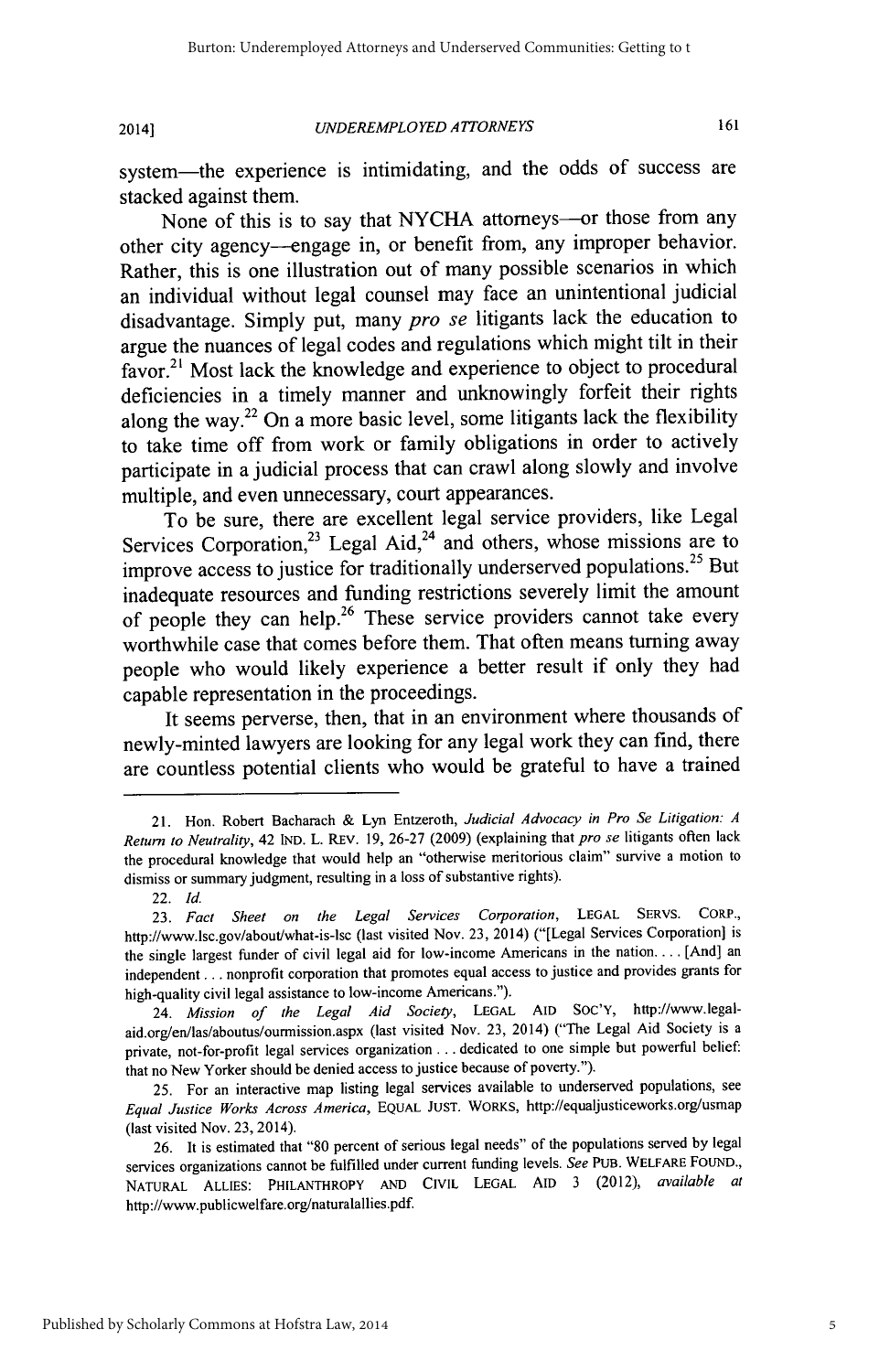#### *HOFSTRA LA W REVIEW*

advocate on their side. A missing piece, obviously, is the funding; many of the underserved populations are of financial need.<sup>27</sup> They simply cannot afford to hire private counsel, and an unemployed lawyer can hardly afford to work for free. There are also geographical and logistical concerns. There may not be a perfect match in any given region between underemployed attorneys and populations in need of counsel. But, what if we could bridge the financial and geographical divide between the underserved and underemployed populations? Instead of focusing on a glut of unemployed law school graduates as an over-supply problem, we should be evaluating the issue as a resource allocation problem. The dilemma is not (just) that we are generating too many lawyers for the jobs available in the market. Rather, we are not sending enough lawyers into the places they are needed most. So, how do we fix that?

One answer is to look at how our nation has dealt with similar issues of need, such as the chronic teacher shortage in certain school districts across the country.<sup>28</sup> A program like Teach For America ("TFA") is a wonderful model of such social innovation. <sup>29</sup>**TFA** has built a national network in which recent college graduates and professionals teach for two years in various school districts across the country, united by the mission to end educational inequity.<sup>30</sup> The program started with a charter corps in 1990 in which TFA placed 500 teachers.<sup>31</sup> The organization replicated its model in community after community in the ensuing years, and is now in 46 regions across the country, with more

<sup>27.</sup> *See id.* at 1-2.

**<sup>28.</sup>** For a listing of teacher shortage areas in the United States during the last quarter century, see generally U.S. DEPT. **OF** EDUC., TEACHER SHORTAGE AREAS NATIONWIDE LISTING **1990-1991** THROUGH 2014-2015 (2014).

<sup>29.</sup> A wealth of information about TFA can be found on the organization's website, available at http://www.teachforamerica.org. There are also numerous articles and commentaries written about TFA. *See, e.g.,* Dylan Matthews, *Teach For America Is a Deeply Divisive Program. It also Works,* WASH. POST WONKBLOG, Sept. **10,** 2013, http://www.washingtonpost.com/blogs/ wonkblogfwp/2013/09/10/teach-for-america-is-a-deeply-divisive-program-it-also-works (discussing support for TFA's effectiveness as indicated by various studies conducted over the last decade); Andrew J. Rotherham, *Teach For America: 5 Myths That Persist 20 Years on,* TIME (Feb. 10, 2011), http://content.time.com/time/nation/article/0,8599,2047211,00.html (noting lingering resistance to some of TFA's methods by the education field, while highlighting some trademark components of the TFA model). *But see* Stephanie Simon, *Has Teach For America Betrayed Its Mission?,* REUTERS (Aug. 16, 2012, 2:16 AM), http://www.reuters.com/article/2012/08/16/us-usaeducation-teachforamerica-idUSBRE87F05020120816 (offering a glimpse into some of the criticisms aimed at **TFA** over the years, including the charge that TFA has strayed too far from its original mission of achieving high academic success in impoverished schools).

<sup>30.</sup> Rotherman, *supra* note 29 ("Fifty-two percent of [TFA's] alumni remain in teaching after their two-year commitment **....** [T]here are about 8,200 **TFA** teachers teaching a half-million students in places like Los Angeles, Houston and the Mississippi Delta.").

**<sup>31.</sup>** *Our History,* **TEACH** FOR AM., http://www.teachforamerica.org/our-organization/ourhistory (last visited Nov. 23, 2014).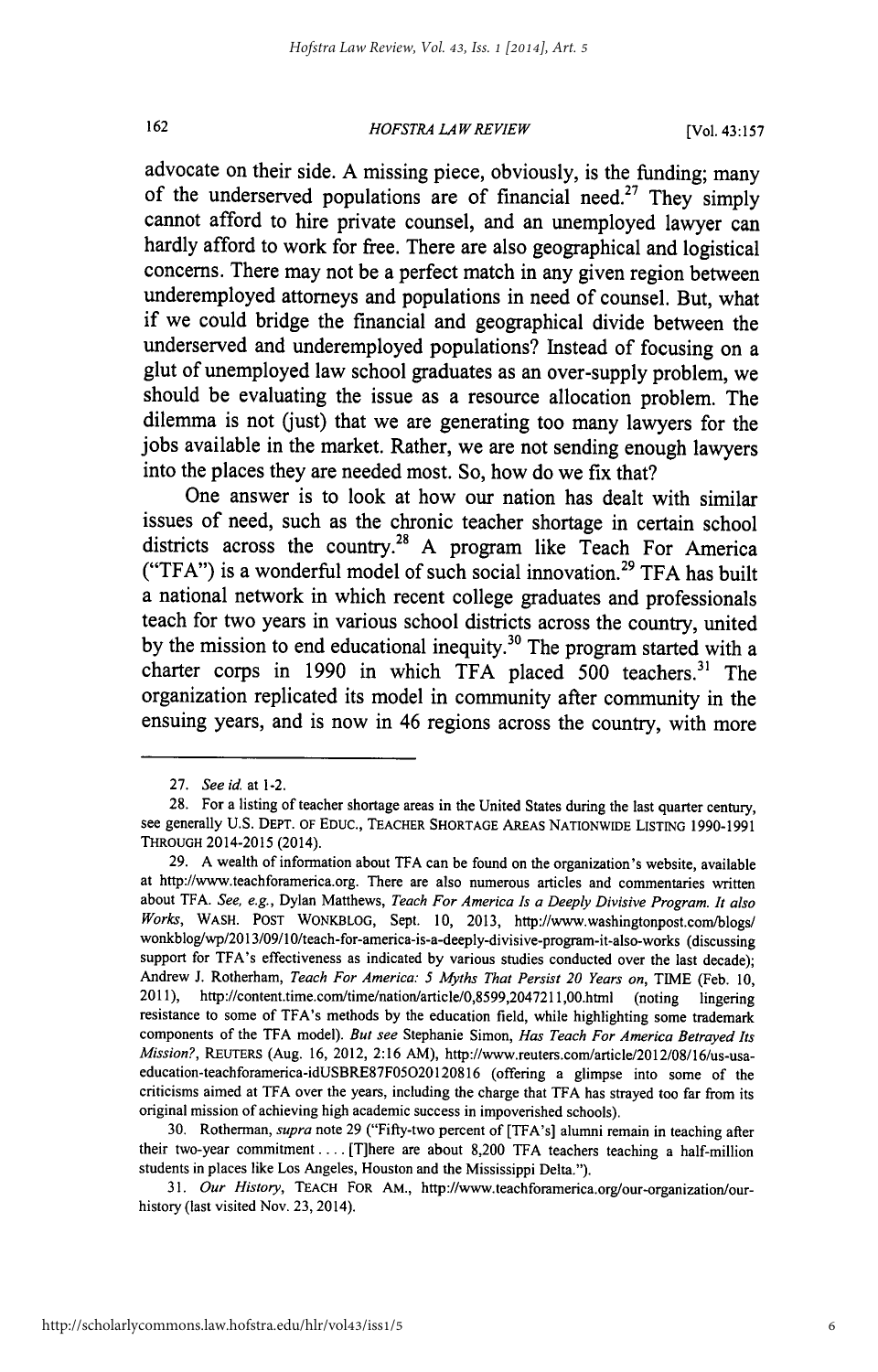2014]

than 33,000 alumni of the program today.<sup>32</sup> What started as an idea by Wendy Kopp in her Princeton undergraduate thesis is now considered "an enduring American institution that has forever changed the landscape of public education."33

While not without its critics, and not wholly applicable to the issue at hand, TFA has nevertheless demonstrated incredible success at matching underutilized resources (i.e., eager and able young professionals) with underserved communities. $3<sup>3</sup>$  We need a TFA for lawyers. We need a sustainable, national organization that is able to mobilize a corps of underutilized lawyers to serve unrepresented populations across the country. Indeed, there are already some efforts underway that appear to be taking this mission to heart. One organization in particular, Civic Legal Corps ("CLC"), seems to be developing a good parallel between TFA and a similar program for lawyers.<sup>35</sup> It is launching a new fellowship program with an inaugural class of lawyers in 2014 to be placed primarily in New York, Nevada, and possibly Los Angeles.<sup>36</sup> CLC is still in the start-up phase and its methods have not yet been road-tested. Nevertheless, there are quite a few promising attributes of CLC based on what its founders have revealed so far,<sup>37</sup> and we should watch with interest to see how the program blossoms over time.

Because it is too early to know if the program has been designed effectively or if the implementation will be successful, I will not focus on CLC specifically as the magic bullet to the crisis at hand, but rather, note again that it is one of many possible solutions to a serious and sizable combination of problems. Other initiatives across the country include a separate fellowship program at the University of California

37. *Id.*

<sup>32.</sup> *Id.* For a listing of locations where TFA teachers work, see *Where We Work,* TEACH FOR AM., http://www.teachforamerica.org/where-we-work (last visited Nov. 23, 2014).

<sup>33.</sup> Howard Blume, *Eli Broad, Others Pledge \$100 Million to Teach For America Endowment,* L.A. TIMES, Jan. 27, 2011, http://latimesblogs.latimes.com/lanow/201 1/01/teach-foramerica-endowment-eli-broad.html (attributing quote to Eli Broad in a statement announcing a **\$25** million pledge to the **TFA** endowment by the Broad Foundation).

<sup>34.</sup> *See* Matthews, *supra* note 29; *Addressing Teacher Shortages in Disadvantaged Schools: Lessons Learned from Two Institute of Education Science Studies,* **MATHEMATICA** POL'Y RESEARCH, http://www.mathematica-mpr.com/events/addressing-teacher-shortages-indisadvantaged-schools (last visited Nov. 23, 2014) [hereinafter *Addressing Teacher Shortages]* ("[O]ver the long term, continuing to fill a position with TFA teachers who depart after a few years would lead to higher student math achievement than filling the same position with a non-TFA teacher who would remain in the position **.... ").**

<sup>35.</sup> *See About Civil Legal Corps,* CIVIC LEGAL CORPS, http://www.civiclegalcorps.org/about (last visited Nov. 23, 2014).

**<sup>36.</sup>** *FAQs,* Civic LEGAL CORPS, http://www.civiclegalcorps.org/faqs (last visited Nov. 23, 2014).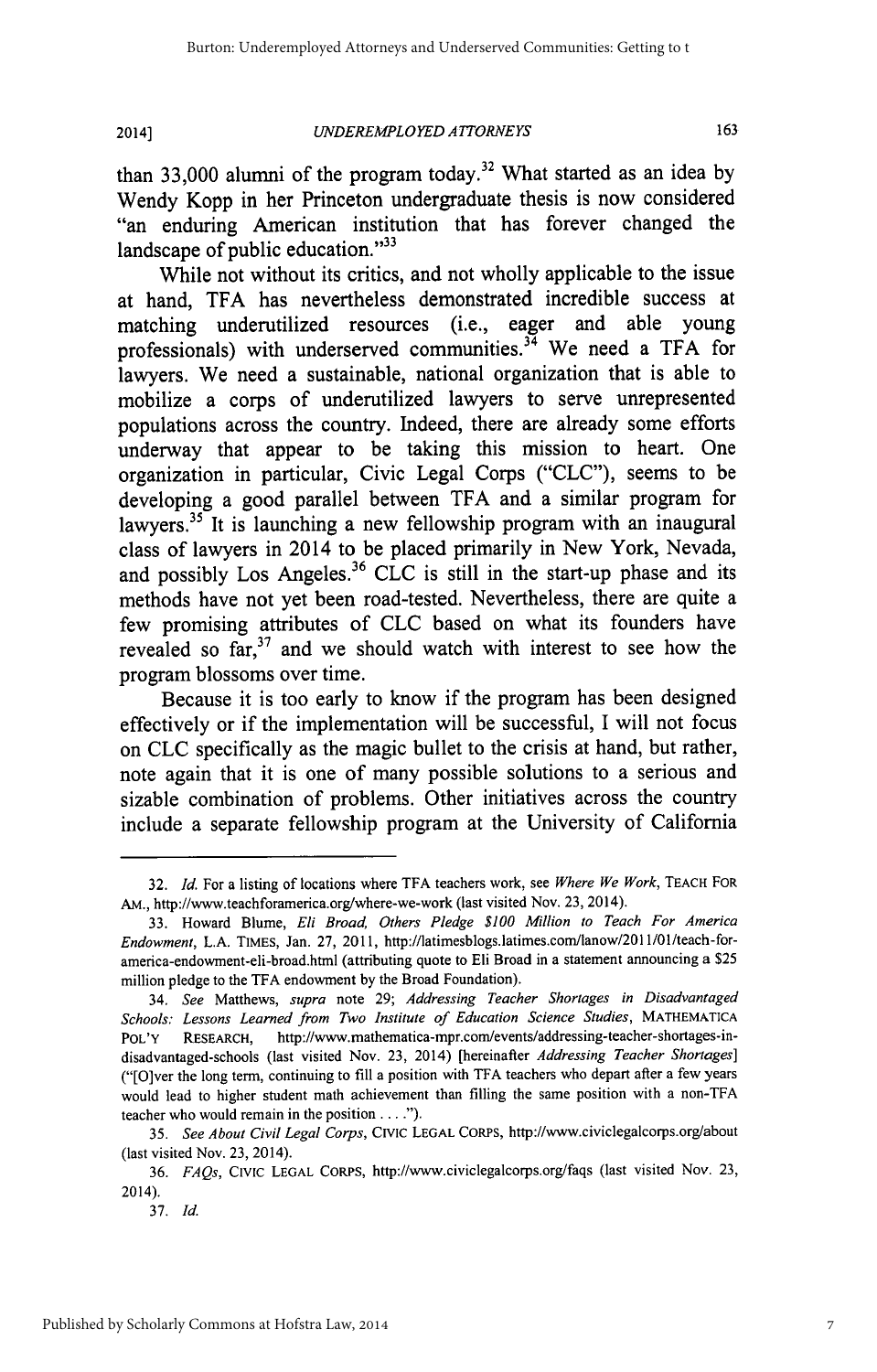### *HOFSTRA LA W REVIEW*

Hastings College of the Law called "Lawyers for America," which allows students to essentially establish a two-year residence with a community-based legal service provider.<sup>38</sup> It is open to third-year law students, and continues for the first year post-graduation.<sup>39</sup> The mission is to provide legal service to vulnerable populations, while simultaneously addressing the need for stronger practical experience in law school curricula, and offering quality legal assistance to government and non-profit organizations in need of additional resources. This is another potentially great idea that appears to address some of the struggles outlined earlier.<sup>40</sup>

Notwithstanding the existence of these and other innovative ideas, for purposes of this Idea, I will discuss in broad terms a program not yet in existence. This program will perhaps be an amalgamation of solutions culled from the best practices of an array of organizations. It is here that I will introduce my hypothetical body of "Lawyers Across America," based loosely on the success of the TFA model. We can call it the Lawyer Corps of America ("LCA"). Some of the characteristics of TFA that have made it such a vigorous program could be modeled in the establishment of LCA. Roughly, they can be broken down into the following categories: (1) financial support; (2) training; and (3) professional development.

First, the non-profit TFA has identified and cultivated strategic partnerships across multiple sectors.<sup>41</sup> The financial support for TFA comes from a combination of public and private sources.<sup>42</sup> Notably, TFA has accumulated tens of millions of dollars in donations from various foundations and corporations.43 It also receives some government funding at the local, state, and federal levels.<sup>44</sup> Further, the organization essentially plays matchmaker between corps members and local schools; while TFA recruits its members, and provides both training and logistical support to its members, the school districts directly pay the new teachers' salaries.45 In addition, as an organizational member of

164

<sup>38.</sup> For a description of the Lawyers for America fellowship program, see, *About Lawyers for America,* **UNIV. CAL. HASTINGS SCH.** L., http://www.uchastings.edu/academics/ clinical-programs/lawyers-for-america/index.php (last visited Nov. 23, 2014).

<sup>39.</sup> *Id.*

<sup>40.</sup> *See* text accompanying notes 1-19.

<sup>41.</sup> *Donors,* **TEACH** FOR AM., http://www.teachforamerica.org/support-us/donors (last visited Nov. 23, 2014) (listing a combination of donors, from privately-funded foundations such as The Walton Family Foundation, to corporate donors, such as Barclays, and government sources, such as the U.S. Department of Education).

<sup>42.</sup> Id.

<sup>43.</sup> *Id.*

*<sup>44.</sup> Id.*

<sup>45.</sup> *See* Simon, *supra* note 29 ("The recruits are paid a standard starting salary by their school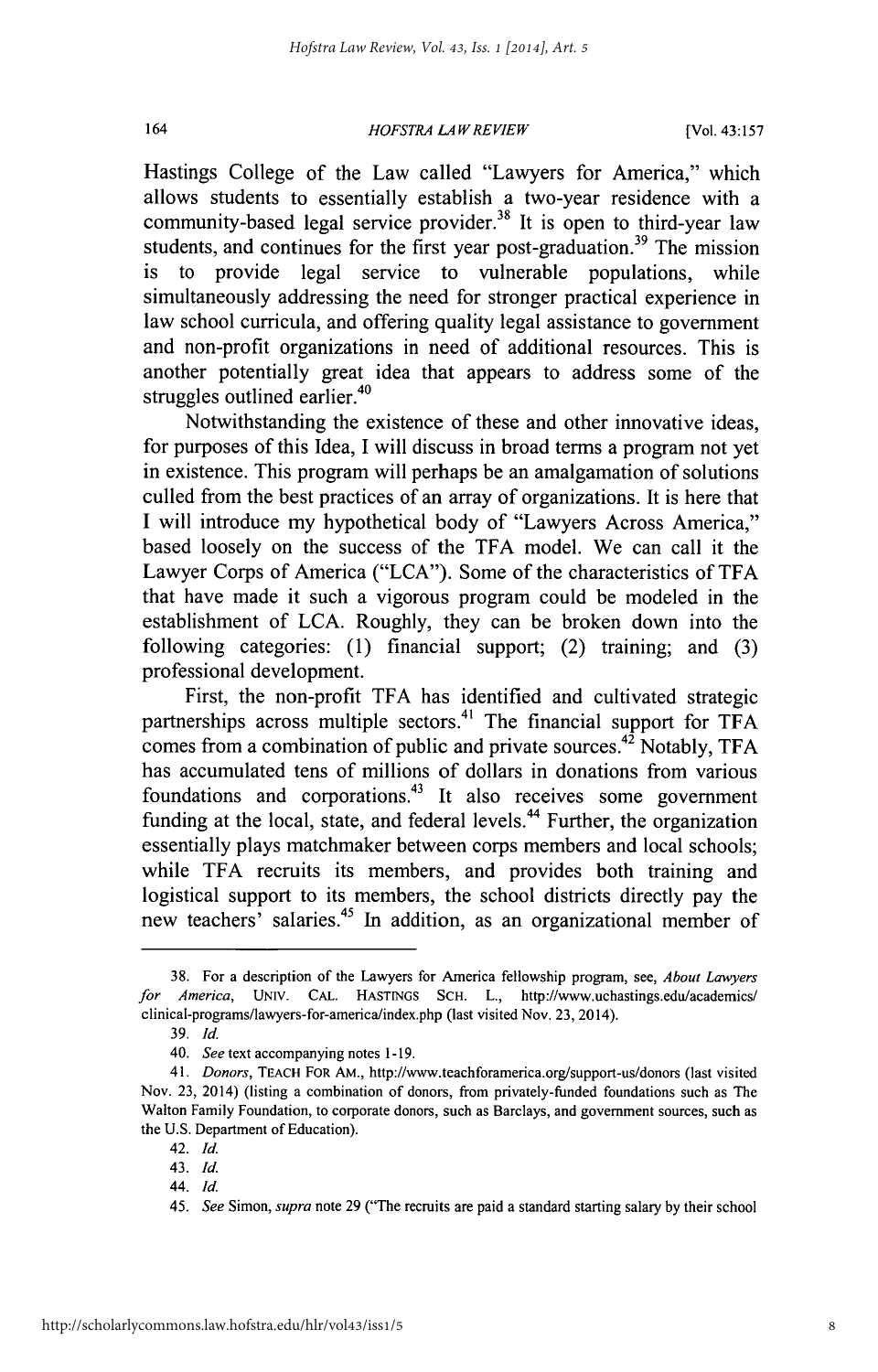2014]

*UNDEREMPLOYED ATTORNEYS*

165

AmeriCorps, TFA is able to offer its corps members some relief on student debts.<sup>46</sup> Members are eligible to receive loan forbearance and interest payments on qualified student loans, $47$  and they may be eligible for "an education award of \$5,350 at the end of each year of service, which may be used  $\dots$  to repay qualified student [debt]."<sup>48</sup>

Finding a reliable funding stream-or multiple streams-for LCA is obviously a challenge and indisputably critical to its implementation. Certainly, the first question many readers will (rightfully) ask is: "Who is going to pay for this program?" The answer is simple: whoever believes that access to justice should be equitable; whoever believes that a person who enters a courtroom at the risk of losing her home, her child, or her right to remain in the United States, deserves to have someone counsel her and advocate on her behalf.<sup>49</sup> Perhaps foundations and corporations will make as many donations to LCA as they have to TFA.50 Maybe LCA will qualify for government grants or funding from local governments. It is plausible that major law firms will offer support through their community outreach efforts. While these suggestions are theoretical today, with determination and innovative thinking, we can forge the partnerships necessary to make LCA a viable concept.<sup>51</sup>

Secondly, TFA provides a five-week training program called the "Institute" to help corps members acclimate to their new roles in the classroom.<sup>52</sup> While critics have charged that such a short window of

50. *See Donors, supra* note 41.

district during their two-year teaching stint.").

<sup>46.</sup> *Teach For America FAQs,* **TEACH** FOR AM., http://www.teachforamerica.org/teachamerica-faqs (last visited Nov. 23, 2014).

<sup>47.</sup> *Id.*

<sup>48.</sup> *Id.* (noting that the service period is two years). Ideally, LCA would be structured in a way that similar student loan benefits would be available to its participants.

<sup>49.</sup> For a thoughtful, yet brief discussion on the value of-and significant need forphilanthropic support for innovative civil legal service providers, see **PUBLIC** WELFARE **FOUND.,** *supra* note 26, at 4 ("Funders committed to improving conditions for low-income people and communities through service provision see civil legal aid as one of the most effective tools. Those concerned about creating broader impact or ensuring that policies are implemented and sustained view legal aid lawyers as terrific partners.").

<sup>51.</sup> I would like to note an interesting component of the CLC programmatic design. According to the information available on the organization's website, CLC plans to become a selfsustaining model by charging clients fees based on a sliding scale. *About Civic Legal Corps, supra* note 35; *FAQs, supra* note 36. This is an approach that may help the organization build lasting financial stability. However, it is not clear at this time how affordable the fees will be for clients of extraordinarily limited financial means, or in the alternative, how much income will truly be generated from a population of financially-disadvantaged clients. Further, it may inadvertently create a disincentive for CLC to take on cases in which the client is unable to pay or even pressure the organization to take on-and thus allocate precious resources to-cases with clients of more substantial financial means.

<sup>52.</sup> *Summer Training,* **TEACH** FOR AM., https://www.teachforamerica.org/why-teach-for-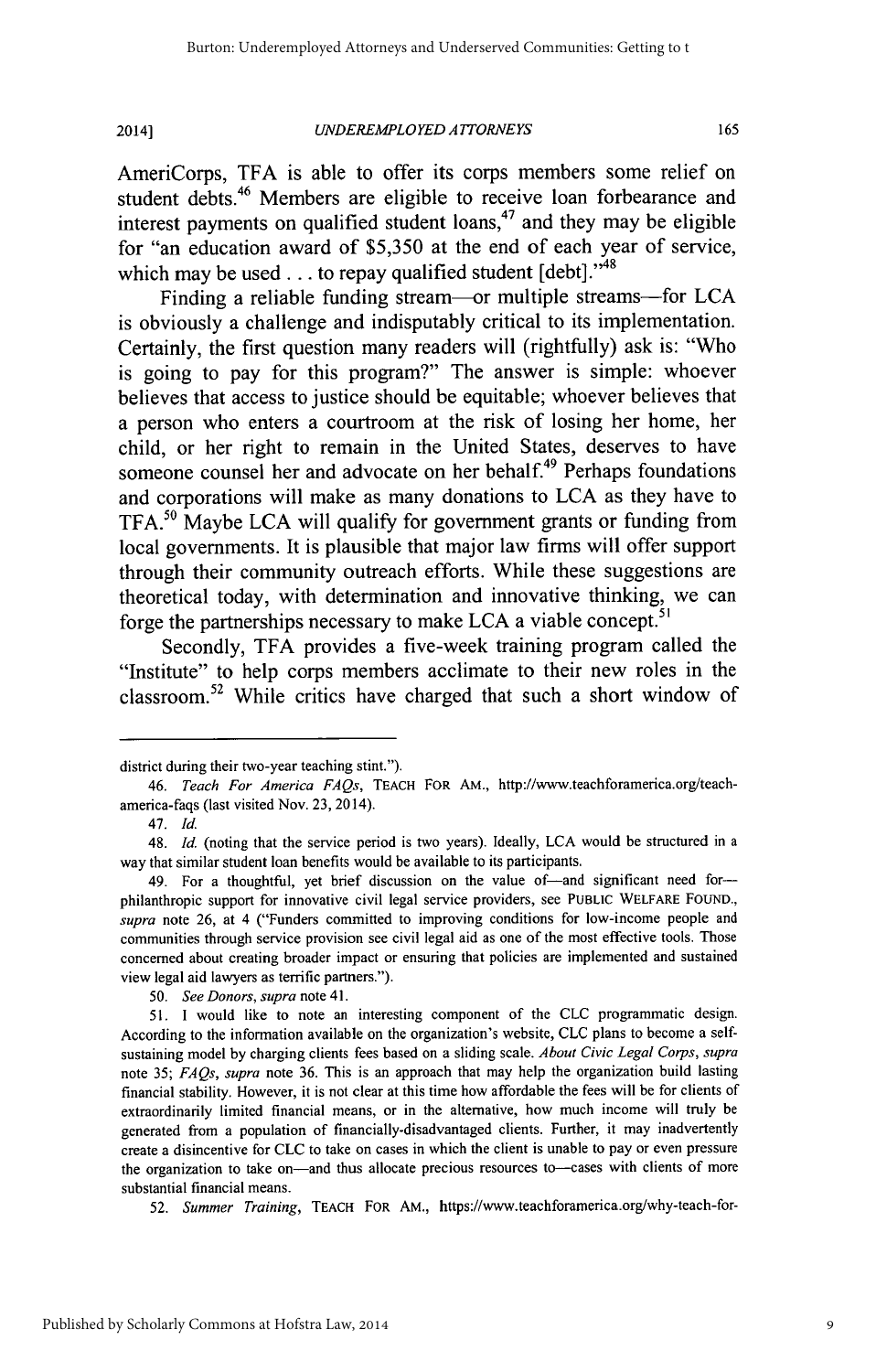*HOFSTRA LA W REVIEW*

preparation time is inadequate to fully prepare corps members for the challenges of teaching, recent studies indicate that TFA teachers are at least as effective in the classroom as teachers who are trained through more traditional routes.<sup>53</sup>

In some ways, the "boot camp" experience is not unlike bar exam preparation courses, which future lawyers may take to learn the many practical components of the law that were not covered sufficiently-if at all-during the three years of traditional law school in the United States. Indeed, to create the possibility of matching lawyers with clients all over the country, there will need to be a method for training lawyers for bar admission in different jurisdictions, and otherwise preparing newly-minted lawyers for law practice. Thus, the intensive, initial training period is likely to be as crucial to the success of LCA as it has been for TFA.

Finally, TFA prides itself on its emphasis of professional development for its corps members, and has built an impressive network of alumni.<sup>54</sup> Providing ongoing training and professional support to LCA members will be essential to their success, just as it is for every other practicing attorney. LCA may rely on law schools, online training materials, or local attorneys to assist with Continuing Legal Education programs to help new lawyers hone their practice skills. Partnering with regional bar associations may provide opportunities for LCA attorneys to begin building their professional network, and expose them to longerterm career prospects. LCA participants will not need to remain in the program indefinitely. With a few years of experience, LCA members will be attractive candidates for employers who seek seasoned attorneys. Alternatively, they will have begun acquiring the skills and building the networks needed to become self-sufficient, and will be better able to become effective solo practitioners. As the program matures, just as the case has been with TFA, there will be alumni of the program to serve as resources for newer members, which will help LCA maintain momentum and develop lasting value.

There have been enough predictions of gloom and doom in the legal industry during the last few years; it is time for creative problemsolving and entrepreneurial spirit. Many students go to law school with

166

america/training-and-support/summer-training (last visited Nov. 23, 2014).

<sup>53.</sup> *See* Matthews, *supra* note 29 (citing *Addressing Teacher Shortages, supra* note 34) (describing a 2013 study conducted to measure the effectiveness of secondary math teachers from TFA compared to non-TFA teachers).

<sup>54.</sup> *Professional Development,* TEACH FOR AM., https://www.teachforamerica.org/join-ourstaff/chart-your-career/professional-development (last visited Nov. 23, 2014) ("We take professional development very seriously. In fact, we're kind of obsessed with it.").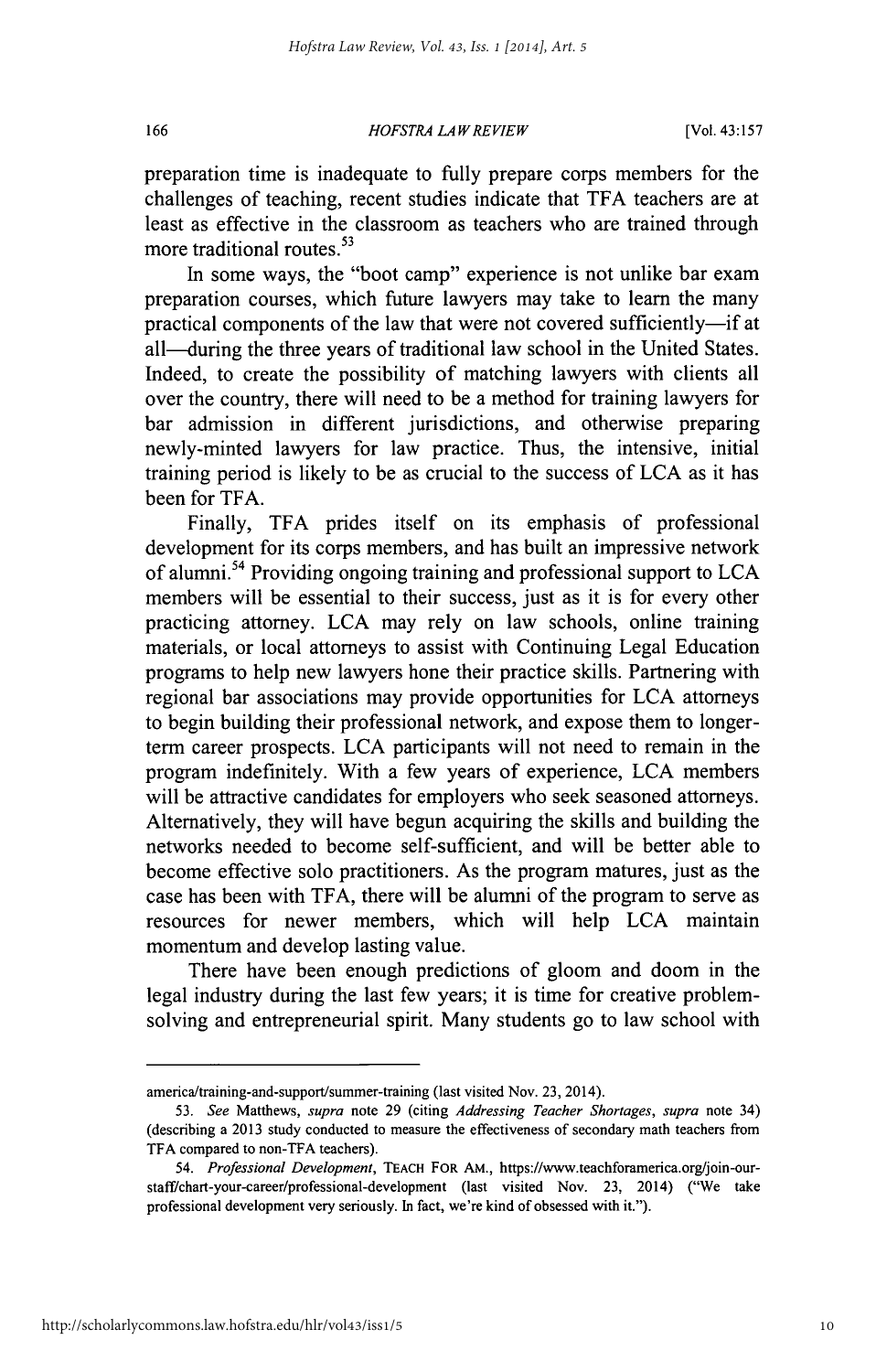## 2014] *UNDEREMPLOYED A 7TORNEYS* 167

visions of changing the world-let us give them the opportunity to do just that. Right now, the best step we can take to create balance to the supply and demand in the legal industry is not to cut the supply, but rather, to satisfy the demand. It is time to put our unemployed lawyers to work where they are needed. With innovation and collaboration, we just may balance the scales of justice for underserved communities in the process, too.